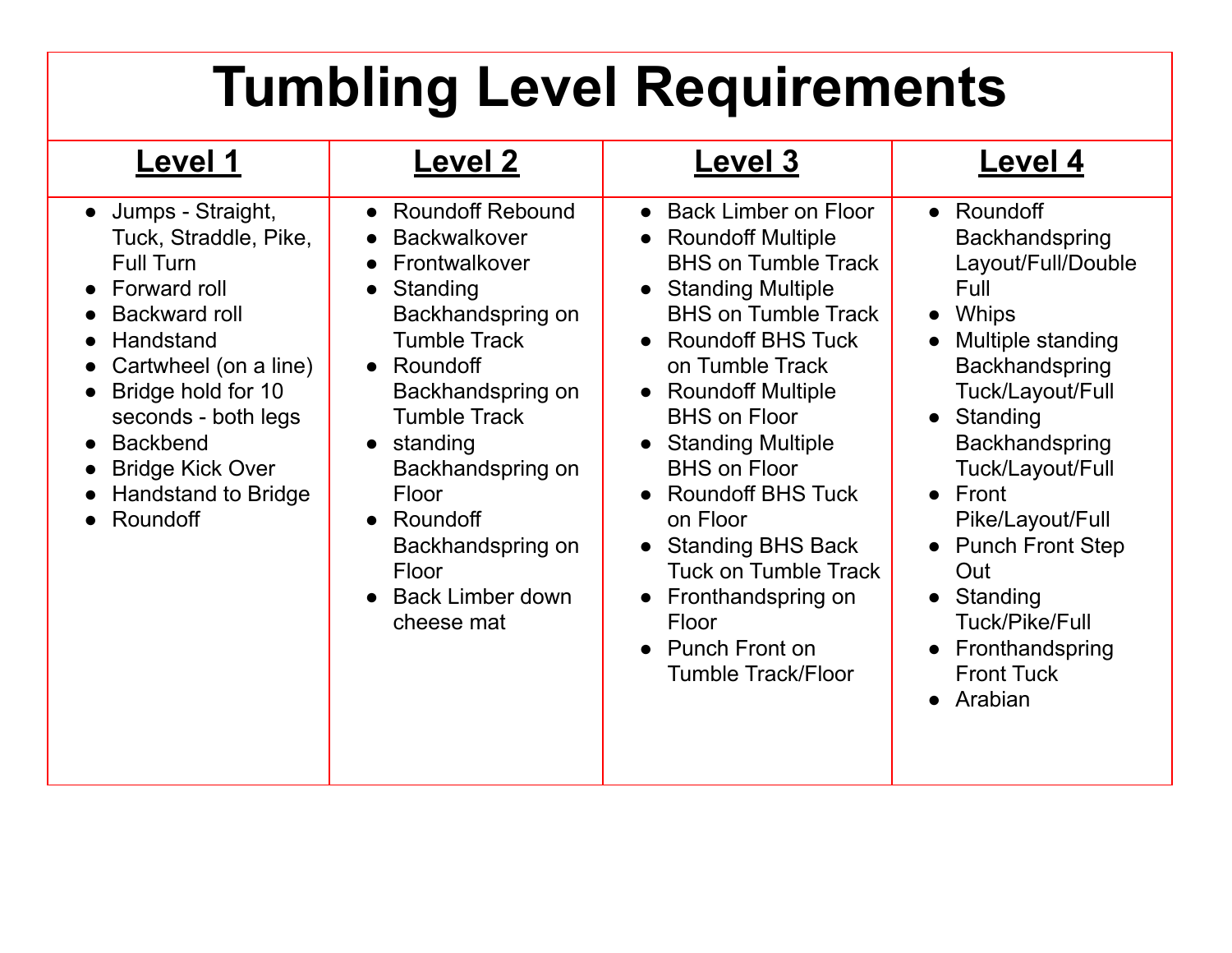## **Gymnastics Level Requirements**

|              | <b>Beginner</b>                                                                                                                                                                                                                                                                                                                                                      | Intermediate                                                                                                                                                                                                                                                                                                                    | <b>Advanced</b>                                                                                                                                                                                                                                                                                                                                                         |
|--------------|----------------------------------------------------------------------------------------------------------------------------------------------------------------------------------------------------------------------------------------------------------------------------------------------------------------------------------------------------------------------|---------------------------------------------------------------------------------------------------------------------------------------------------------------------------------------------------------------------------------------------------------------------------------------------------------------------------------|-------------------------------------------------------------------------------------------------------------------------------------------------------------------------------------------------------------------------------------------------------------------------------------------------------------------------------------------------------------------------|
| <b>Floor</b> | <b>Forward Roll</b><br>$\bullet$<br><b>Backward Roll</b><br>$\bullet$<br>Handstand<br>$\bullet$<br>Cartwheel on a line<br>$\bullet$<br><b>Roundoff Rebound</b><br>$\bullet$<br>Jumps: Straddle, Pike, Wolf, Full turn, Tuck<br>$\bullet$<br><b>Bridge Hold</b><br>$\bullet$<br><b>Back Bend</b><br>$\bullet$<br><b>Bridge Kickover</b><br><b>Handstand to Bridge</b> | Frontwalkover<br>$\bullet$<br>Backwalkover<br>$\bullet$<br>Standing Backhandspring on<br><b>Tumble Track/Floor</b><br>Roundoff Backhandspring on<br>Floor/Tumble Track<br>Handstand Hold 5 seconds<br>$\bullet$<br>Front handspring on Trampoline<br>$\bullet$<br>Backward Roll to Push Up<br>$\bullet$<br>Jumps - Split & Wolf | -Roundoff Multiple Back Handsprings<br>$\bullet$<br>-Roundoff Back Handspring Tuck/Layout/Full<br>$\bullet$<br>-Front Tuck<br>-Side Ariel<br>-Front Ariel<br>-Standing Multiple Back Handspring<br>-Front Handspring<br>-Front Handspring Front Tuck<br>-Standing Back Tuck<br>$\bullet$<br>-Standing Back Handspring Tuck<br>- Handstand Pirouette<br>-Press Handstand |
| <b>Bars</b>  | 3 Casts<br>$\bullet$<br>Chin hold for 5 seconds<br>$\bullet$<br>Forward roll dismount<br>$\bullet$<br>Tuck & Pike Hang<br>$\bullet$<br>Basic Tap Swings (3x)<br>$\bullet$<br>Pull Over With Spot<br>$\bullet$<br>Skin the cat<br>$\bullet$<br>Jump to Front Support & Hold                                                                                           | Pull over<br>$\bullet$<br><b>Back Hip Circle</b><br>$\bullet$<br>Straddle/Pike Sole circle<br>dismount<br>Squat on/Step on<br>$\bullet$<br><b>Glide Swing</b><br>$\bullet$<br>Jump to high bar with resi<br>$\bullet$                                                                                                           | -Glide Kip<br>$\bullet$<br>-Squat on Jump to High Bar<br>-Long Hang Pullover<br>-Long Hang Kip<br>-Pike on<br>-Front Hip Circle<br>-Half Turn Dismount<br>-Flyaway<br>-Cast to Handstand<br>-Clear Hip Circle<br>$\bullet$                                                                                                                                              |
| <b>Beam</b>  | Walks on tippy toes-forward, backward,<br>$\bullet$<br>sideways<br>Straights jumps<br>$\bullet$<br>High kicks<br>$\bullet$<br>Scoops forward & backward<br><b>Straddle Mount</b><br>$\bullet$<br>Arabesque hold<br>$\bullet$<br><b>Straight Jump Dismount</b><br>Knee scale<br>$\bullet$<br>Pivot Turn<br>$\bullet$<br>Cartwheel on Floor Beam<br>$\bullet$          | Handstand on low beam<br>$\bullet$<br>Cartwheel on high beam<br>$\bullet$<br>Roundoff dismount<br>$\bullet$<br><b>Half Turn</b><br>$\bullet$<br><b>Straight and Tuck Jumps</b><br>$\bullet$<br><b>Side Handstand Dismount</b><br>One Handed Roundoff Dismount                                                                   | -Back Walkover<br>$\bullet$<br>-Cartwheel Step in Cartwheel<br>$\bullet$<br>-Handstand (on High beam)<br>-Side Handstand with Pirouette Dismount<br>-Front Tuck Dismount<br>-Barani Dismount<br>-Back Handspring Step Out<br>$\bullet$<br>-Jumps:Split/Pike/Wolf<br>-Full Turn<br>$\bullet$<br>$-1\frac{1}{2}$ Turn<br>$\bullet$<br>-Step, Step Leap                    |
| <b>Vault</b> | Squat on<br>$\bullet$<br>Straddle on<br>$\bullet$<br>Straight jump land & stick<br>$\bullet$                                                                                                                                                                                                                                                                         | <b>Handstand Flat Back</b><br>$\bullet$<br>Handstand off Vault w/ Spot<br>$\bullet$<br>Handspring<br>$\bullet$                                                                                                                                                                                                                  | Half on<br>$\bullet$<br>Half on Half Off<br>$\bullet$<br>Half on Full Off<br>$\bullet$                                                                                                                                                                                                                                                                                  |